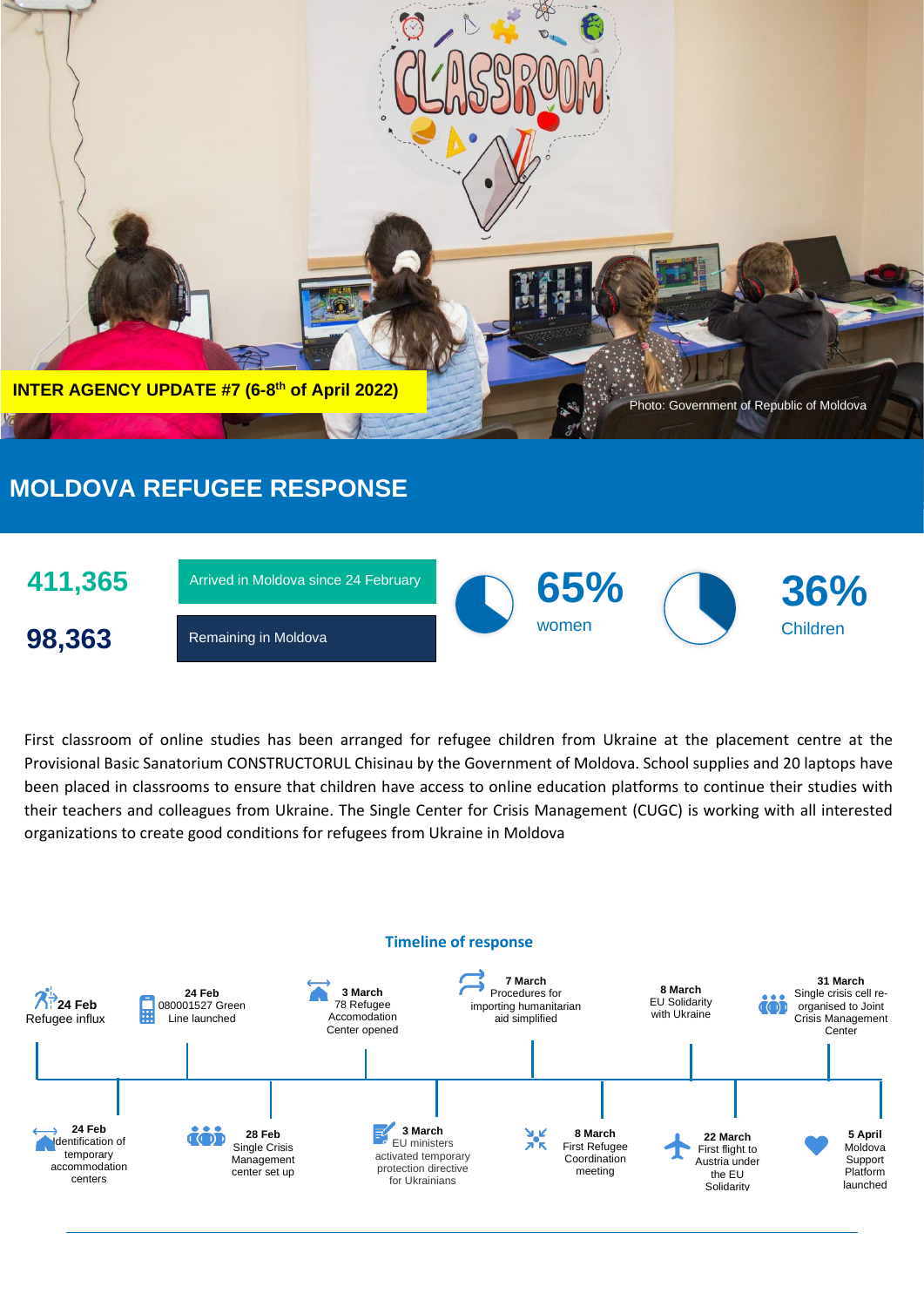# **Updates in numbers**

### **Refugee Accommodation Centers (RACs): capacity and hosting capacity**

*(Source: REACH/ UNHCR)*

#### % of RACs by hosting capacity (out of 95 RACs)



#### People hosted in RACs since receiving approval to open



#### **Blue Dots** *(Source: UNICEF)*

# **Hot Meals Coverage: Refugee Population Reached since March 15 2022**

*(Source: WFP)*

- **97,938** meals distributed by WFP contracted partners
- **250,752** meals covered by the food security working group

### **Health care service offered for free since 24 February 2022**

*(Source: Ministry of Health/ WHO)*

- Primary health care: 3,100 cases, 1,263 children, 102 pregnant women
- 2,510 cases, including 1,266 children consulted by the Health Care Worker from Ambulance care service
- 848, including 263 hospitalized
- 233 Dialyzes sessions
- 10 oncology treatments.
- 38 Births

UNICEF is working with partners to support three Blue Dots in different locations reaching 1,562 people (766 adults and 796 children) over the past week. Services were also provided to 30 children with disabilities.

# **SECTOR HIGHLIGHTS**

*This section brings you on the ground coverage of activities by partners*

#### **Protection**

- 625 refugees have been supported through air transfers from Moldova via nine flights to Austria, Germany, and Latvia. IOM and UNHCR are supporting the transfers in coordination with the respective governments.
- UNHCR's partner Law Centre of Advocates conducting border monitoring reported an increase in the number of pedestrians arriving from Kharkiv, Nikolaev and Odesa due to the increase in security incidents. Refugees arrive by bus and are dropped off at the border crossing point (BCP). ACTED has distributed 600 free SIM cards to date to support Ukrainian refugees to access information, stay connected and seek help. ACTED has also

provided free internet coverage at Palanca BCP for humanitarian workers and refugees.

- UNFPA and UNHCR conducted a joint visit to the Otaci BCP to assess GBV risks, including trafficking and sexual harassment, and available response services. Development of protection referral pathways for the BCP is underway in collaboration with authorities and NGOs specialized in health, legal, and social services, as well as law enforcement bodies.
- The Accountability to Affected Populations (AAP) Task Force has established a baseline set of AAP questions for joint use in assessments to better understand refugees' information and communication needs and refugees' preferred feedback methods.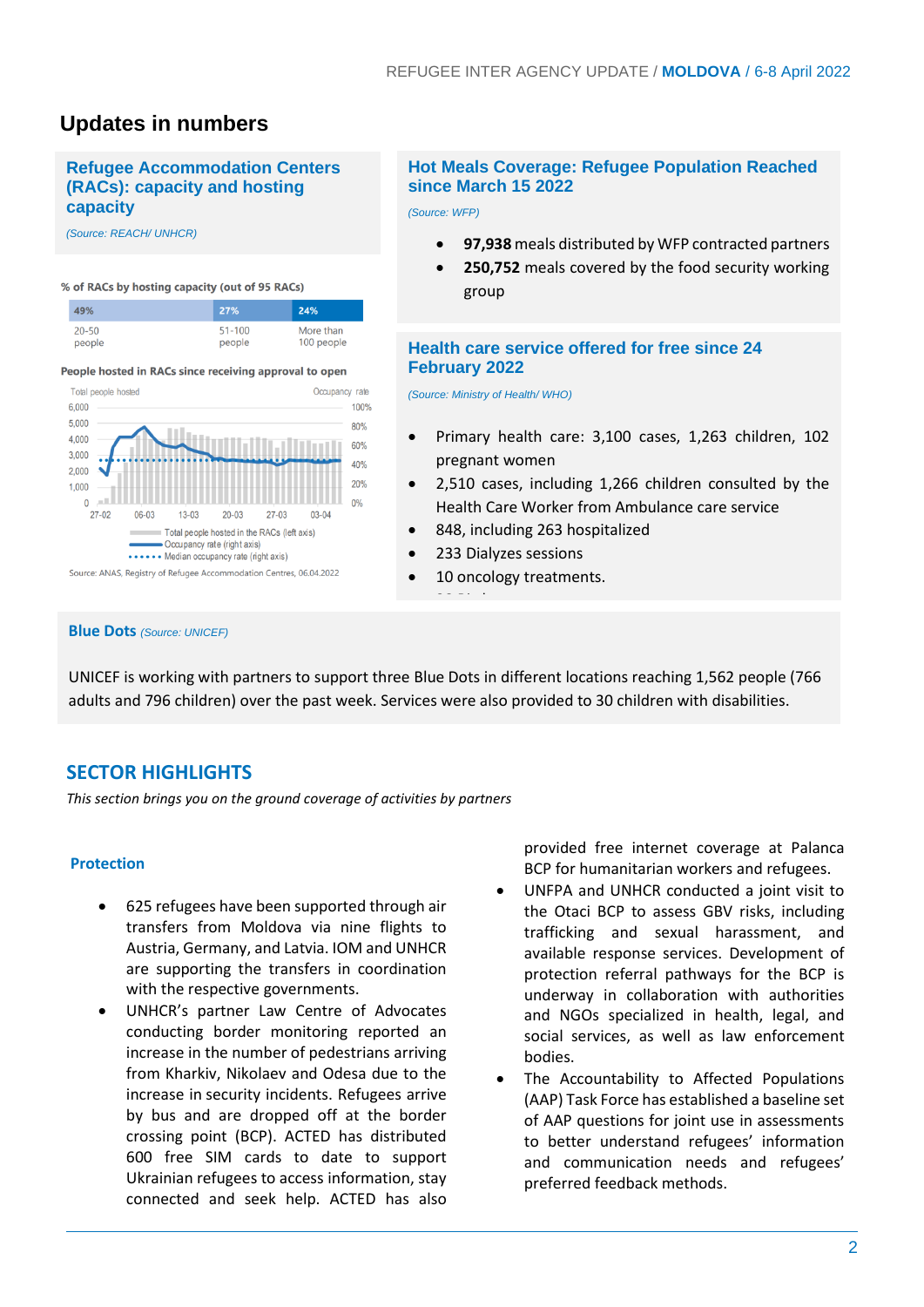- The PRIMES Support Team trained UNHCR case management focal points on ProGres V4; child protection, GBV, and general protection focal points are granted access to ProGres in consultation with the PRIMES Teams and can view individuals with specific needs flagged by multi-purpose cash assistance (MPCA) enrolment teams to provide appropriate referrals and follow up.
- On 6 April a joint UN team (OHCHR, UNHCR, UNFPA) conducted a visit to the Transnistria region to identify the needs of refugees as well as protection concerns. It was reported that around 8,000 refugees from Ukraine are staying in the region, with 500 placed in seven accommodation centres and others staying within the communities. Follow-up discussions are taking place on how to respond to existing needs.
- Genderdoc is providing support to LGBTQI refugees including accommodation, food, medical, psychological, and legal support. Refugees can reach out to them on the hotline (+37360491200) to seek help.
- People in Need will start a psychosocial support (PSS) hotline for refugees, a PSS support to local civil actors and PSS mobile teams. Around 17 local CSOs will be supported in the frame of the Call of the proposal on the social cohesion, wellbeing, PSS support and legal support, party also medical support – such as first aid training and delivery of food and hygiene.
- IOM visited two sites 2km from Palanca BCP that national authorities identified as potential locations for new temporary border crossing points. The two locations were chosen for pedestrian crossings as part of a national contingency plan.
- On April 6, IOM is planning to distribute 100,000 anti-trafficking leaflets in transportation hubs, and border crossing points. The distribution will take place during the vouchers' distributions, in host communities and through humanitarian partners.

### **Gender Based violence**

• On April 8, Sima Bahous, Executive Director of UN Women and UN Under-Secretary-General paid an official visit to Moldova. She attended a series of meetings with representatives from

the government and civil society partners. The Executive Director visited Palanca border crossing point, refugee placement centres at Moldexpo and Costesti Tourist Resort to emphasize UN Women's commitment to assisting partner organizations in the provision of gender-sensitive humanitarian response

- GBV sub-working group has developed GBV referral pathways, joint workplans and strategy.
- Voice Amplified assessed a women-led organization in Moldova. Key findings included (a) Local women's NGOs are committed to the refugee response and work according to clear strategic plans and (b) Refugee women who are staying in Moldova are more vulnerable, as they are running out of money and their housing situation is becoming more precarious. A report will be released shortly.

# **Child Protection**

- Two undocumented children were identified through the Blue Dots this week, they were provided support and referral to appropriate authorities.
- UNICEF is working with UNHCR as sector coleads on developing a feedback/complaint mechanism in Moldova.
- UNICEF successfully carried out a multicountry poll on Viber this week reaching over 900 people in Moldova, helping better inform programming decisions. Additionally, roughly 600 more people registered for U-Report in the country.
- UNFPA launched an inter-agency short document on GBV Considerations for Women and Girls - Cash in Ukraine and the Regional Refugee Response, covering Ukraine, Moldova, and other refugee-hosting countries with key considerations and contacts for hotlines and messaging material, endorsed by key donors.

# **Supply and Logistics**

- WFP dispatched four trucks to seven destinations transporting 7.1 tons of assorted humanitarian aid.
- WFP supported the Ministry of Labour and Social Protection (MLSP) with a shipment of 4.4 tons of humanitarian aid to 12 destinations.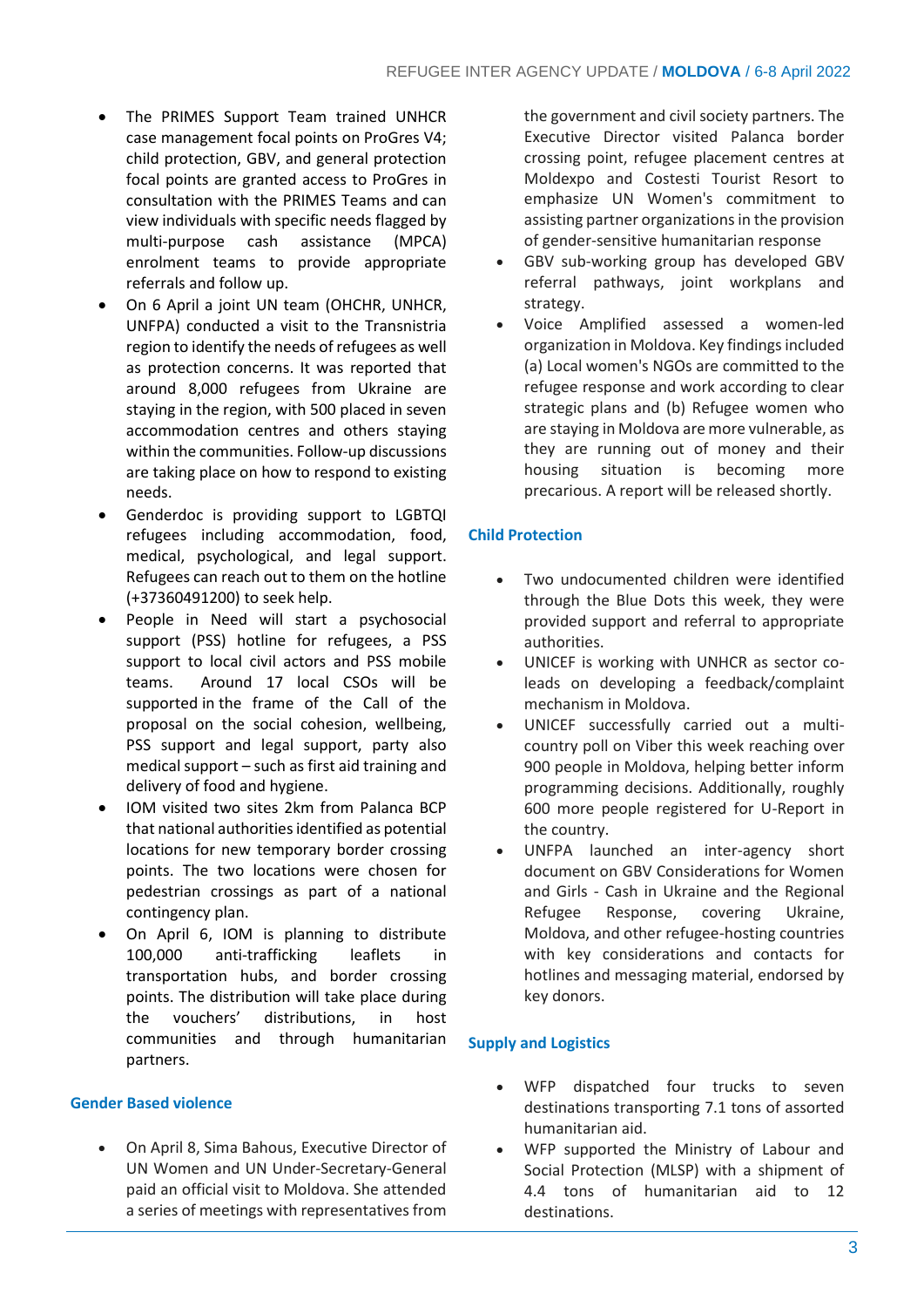- WFP is supporting the Ministry of Interior (MIA) with a shipment of humanitarian aid to Vinitsya in Ukraine, scheduled for 08 April with seven trucks.
- WFP supported MLSP to receive at Vatra Warehouse humanitarian cargo donated by Latvia, with an additional stop of the truck at MoldExpo for an official ceremony.
- UNFPA distributed 8,000 dignities to refugees in accommodation centres and host communities based on identified needs of women and girls.
- Inter-agency emergency reproductive health kits, additional dignity kits, ultrasounds and PPEs are being procured by UNFPA to address the urgent needs of refugee women and girls and health service providers to ensure sexual and reproductive health (SRH) service provision. The reproductive health kits will include contraception, treatment of sexually transmitted infections, clinical delivery assistance, management of complications of miscarriage and abortions, equipment for obstetric surgery and severe obstetric complications.
- Following the Government's approval of crossborder delivery of supplies from Moldova to Odesa in Southern Ukraine, UNFPA will ensure SRH supplies reach the refugees along with the food items delivery.
- From 04 to 07 April, WFP managed to dispatch 12 trucks to 34 destinations consisting of 18MT of assorted humanitarian cargo.
- On April 5th, IOM delivered 15 pallets (approximately 4 tons) of humanitarian goods to the Moldovan Customs Service.
- IOM Moldova has helped IOM Ukraine purchase 2,919 First Aid Medical Kits for the Ukrainian State Customs Service and State Border Guard Service (SBGS). The goods were delivered on Thursday, April 7th, at the Palanca border crossing.

# **Accommodation and Transportation**

The MLSP created an online platform for NFI needs in refugee accommodation centres (RACs.) The UAhelp platform enables RAC managers to easily report their needs, allowing the government to respond appropriately and plan more accurately. The platform is also open to mayors of hosting communities to coordinate refugee needs. The

platform's use will continue to grow until all needs are met.

- The virtual warehouse system is a warehouse management platform proposed to the government by UNHCR, WFP, and ACTED. The platform allows all donors to add products from their physical stock or from suppliers with whom they have agreements. This should improve inventory visibility, reduce product duplication, and speed up delivery. Now in development, it should be operational in 2-3 weeks.
- With its partner REACH, UNHCR continues to provide daily and weekly needs assessment calls to all registered RACs to verify occupancy and collect information on needs covered and gaps.
- UNHCR began looking into mid-to-long-term housing options, such as assisting refugees in host communities and alternatives to centres. UNHCR is consulting Government, ACTED, WFP, CRS, IOM, and Moldova for Peace in this regard.
- As chair of the Moldova Food security subworking Group, from 21 to 06 April, WFP and Cooperating Partners – with signed Field Level Agreements (FLAs) – have 79,953 hot meals (3 per day) in 33 different localities/regions and 106 centres.
- WFP has created an initial mapping of supermarkets across the country and their accessibility to provide assistance to refugee accommodation centres.
- Since March 15, WFP and partners have reached an average of 2,112 refugees daily. WFP and partners' daily average refugee population has increased by 60.6 percent.
- International Medical Corporation (IMC) has active coordination with key WASH actors including UNHCR, ICRC, ACTED, and other WASH actors for Refugee Accommodation center (RACs) coordination. IMC has been asked to support additional RACs in the South and Central districts, and the team is currently accessing the possibility.
- IMC distributed 735 hygiene kits and 11 cleaning items to 11 RACs in districts in the Central (Criuleni (2), Hincesti (1), Ialoveni (1), and Nisporeni (1)) and South (Anenii Noi (2), Cimislia (3), and Unitate Teritoriala Autonoma Gagauzia (1)) Moldova.
- On April 5th, IOM delivered five water coolers, 100 gallons of drinkable water, 10 first aid kits,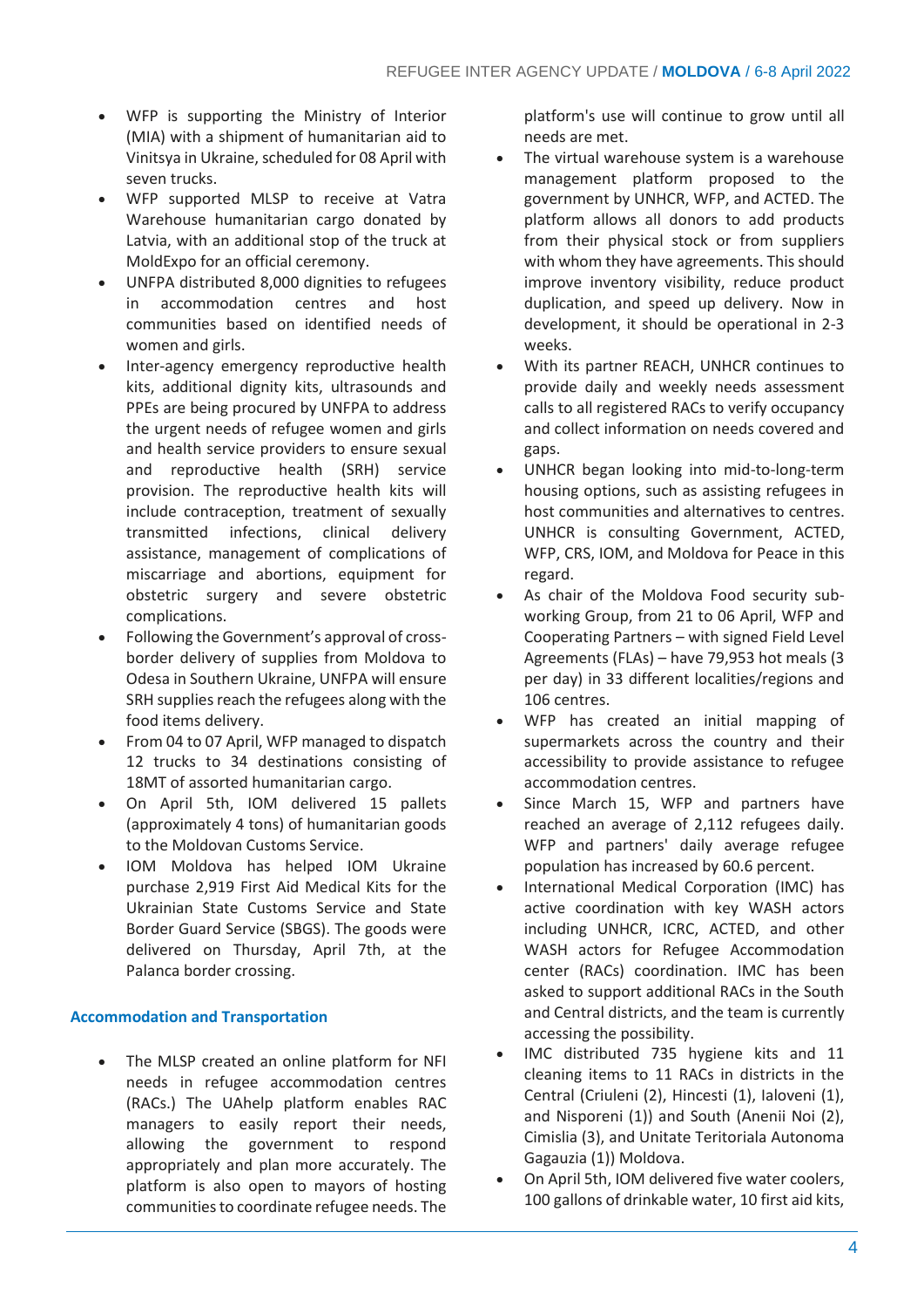two pulse oximeters and two tonometers to the Refugee Accommodation Center Nr. 2 within the University of Medicine. In total, 90 refugee households benefitted from assistance.

The field visit to the RAC Patria Lukoil centre (the biggest municipal refugee camp) was conducted on the 7<sup>th</sup> of April in order to task the EMT there and to evaluate the refugees' basic needs.

# **Education**

• UNICEF provided technical support to set up three child-friendly spaces (CFS) and three-day camps in Chisinau. 14 refugee children have visited these sites for socio-emotional support, learning, and recreational activities in the last few days.

# **Health and Nutrition**

- The 7th Inter-Agency Health working group meeting chaired and co-chaired by MOH/WHO with focus on public health CBRN risk assessment and management was conducted on 6 April 2022. The needs assessment and service delivery platform on Mother and Child services for refugees was updated.
- The WHO is coordinating jointly with the MoH the Emergency Medical Teams and EMT coordination meeting was conducted on 7 April 2022. The issues with regards to MDS reporting discussed, eight EMTs are submitting daily reports with regards to the refugee health status and types of services offered. The SOP with regards to immunization services and training for 10 EMTs actions & guidance in order to improve access to the immunization services delivery was conducted.
- The rapid assessments of the hospital health service available in the context of the mass causality management in the north-eastern (three hospitals) part of the country was conducted.
- The evacuation of the NCD chronic patients (with cancer) to Italy was discussed with the representatives of the Italy civil protection governmental institutions, the list of the patients and the actual number of

accompanying persons must be shared via CECIS and EWRS EU platform.

- WHO supported MoH to activate the Procedures on secured medical evacuation pathways to the EU countries. One child was evacuated using EWRS platform, other 20 patients with cancer are in the process of initiation the evacuation to EU countries.
- On  $6<sup>th</sup>$  of April the 4<sup>th</sup> national training of HCW on immunization catch up Campaign was conducted in Edinet for all GPS from Edinet, Briceni, Ocnița and Donduseni.
- A donation of 80,000 pills of Delamanid (an MDR-TB drug) is being prepared to be shipped to the Republic of Moldova.
- The WHO CO delivered a batch of personal protective equipment to ensure infection prevention and control measures against COVID-19 and other infectious pathogens for the laboratory and public health care workers within the National Agency for Public Health.
- The leaflet and poster on health, and immunization distributed nationwide by the National Public Health Agency (NPHA). The leaflet on public health measures, including COVID-19 pandemic, developed by NPHA was printed with WHO support and disseminated in refugee temporary centers and communities.
- From 1 to 7 April, CCR distributed hygiene kits to 277 individual refugees from Ukraine.
- IMC has formulated an implementation plan for immediate and short-term WASH activities.
- IMC formalized the partnership with a local partner. Partner has provided a formal proposal to support the future WASH interventions to support those displaced.
- UNICEF coordinated the consolidation of WASH sector interventions under UNHCR and the Government of Moldova's National Inter-Sectoral Refugee Coordination mechanism.
- UNICEF met with World Vision International to begin discussions on a multi-sectoral project, that would include WASH.
- UNICEF is working to develop a partnership with Action Against Hunger to help bolster 'mother-baby corners' in Refugee Accommodation Centers (RACs)
- With UNFPA support, more than 500 women and youth refugees received psychological first aid and mental health support, including referral to SRH and referral to GBV services -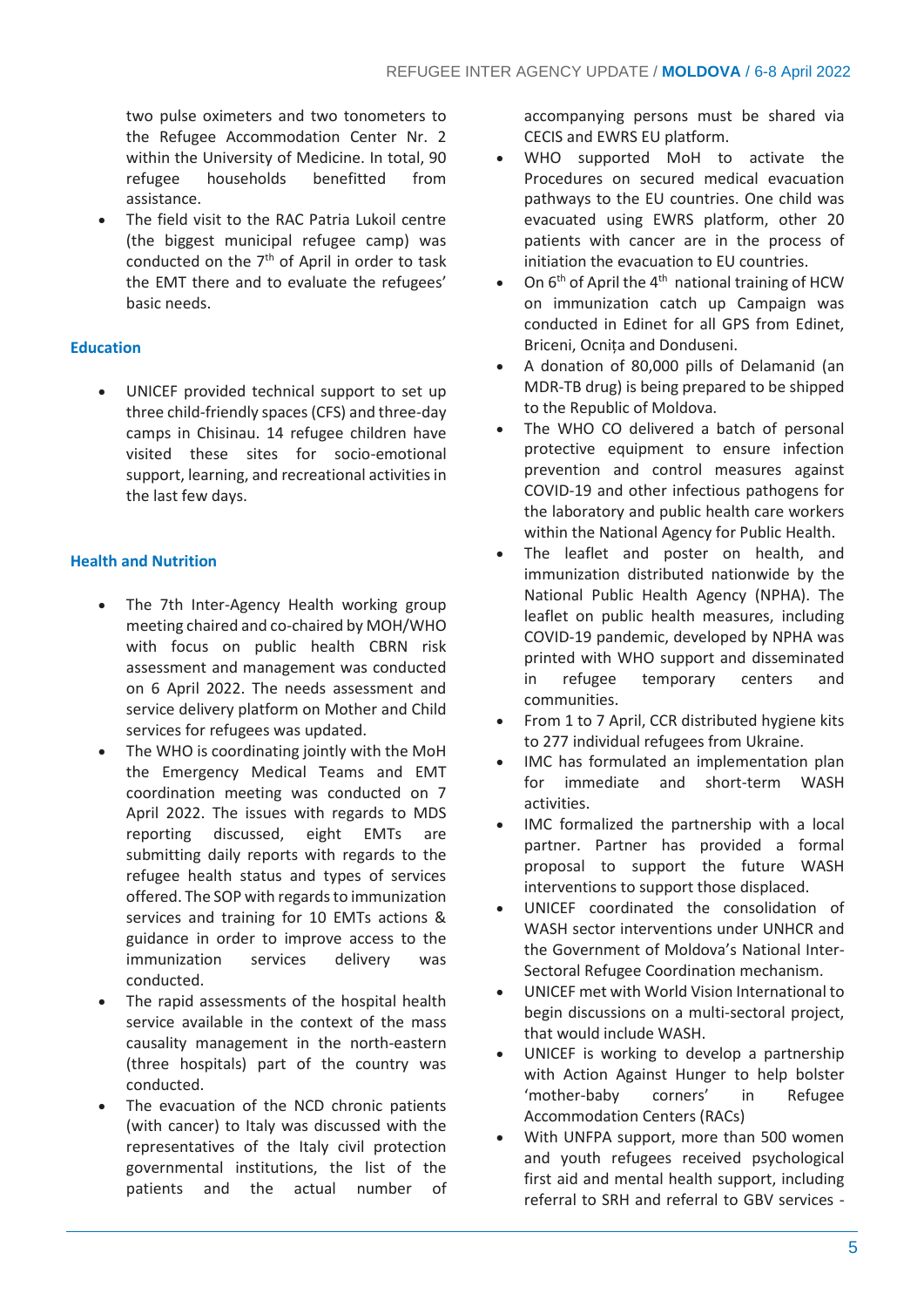working jointly with the "Youth Friendly Health Clinic'' Network.

• UNFPA assessed and initiated the first-line procurement for six maternity units with an additional labour room and equipping the operating theatre for emergency obstetric care (North, South and Centre) of state-of-theart equipment to ensure safe deliveries among refugee women.

## **Cash-based intervention**

- As of 8 April, 8,060 individuals have been registered and issued bank cards for UNHCR's MPCA programme, of which 70% are women and 11% are persons over the age of 60. Five enrolment centres are operational in the country, with mobile teams supporting enrolment in other locations. To date, around USD 1 million has been disbursed in UNHCR MPCA.
- On 05 April, the Head of the WFP Moldova office, together with the Head of UNHCR in Moldova [were interviewed](https://www.facebook.com/teleradiomoldova/videos/342790344549976/) on the national Moldovan TV channel TRM. Together, they provided an overview of the cash assistance to refugees (UNHCR) and host communities (WFP) in Moldova. This is part of a wider joint communications strategy to further inform Moldovan civil society and Ukrainian refugees about the programme.
- WFP will distribute the second batch of cash transfers to host families. On 5 April, 413 households (1,652 beneficiaries) in the Gagauzia and Besarabeasca regions received an SMS in Romanian and Russian containing the self-registration link and unique code. 165 households have already registered. A community committee comprised of representatives from the local administration and civil society organizations identified and validated the households. The WFP's partner, People in Need, compiled and shared the household lists. The World Food Programme estimates that it will reach 3000 households this week. Payments will be made on Saturday, April 7.
- UNHCR met with local authorities in six areas (Rîșcani, Glodeni, Fălești, Sîngerei, and Telenești districts and Balti municipality) to inform on MPCA implementation; the authorities will support information dissemination on the MPCA program.
- Charity Refugee Center counselled 172 refugees on various issues and referred to the UNHCR help web page to apply for cash assistance or cash grants.
- The WFP hotline is operational and 180+ calls were received as of 5 April. Callers are predominantly women (75%), middle-aged, living in Chisinau.
- Since March 13, a total of 1,089, refugees and 15 TCN families have benefitted from voucher assistance. 1104 vouchers have been distributed across six districts in Moldova (Anenii Noi, Chisinau, Cimislia, Criuleni, Ialoveni). The value of each voucher is 1.000 Moldovan leu and can be redeemed at Linella and Fidesco supermarkets throughout the country. During the CBI distribution, IOM has also provided protection leaflets, focused on safe migration, the risks of trafficking in persons and on how to claim asylum in Moldova.
- As the gender focal point of the Moldova Cash Working Group, UNFPA works closely with UNHCR and other key actors to ensure that GBV risks are addressed in the Moldova cash response. Simultaneously, UNFPA is planning its own sectorial cash support for refugee women and girls with a focus on SRH and GBV.

#### **Information management**

- The Moldova Refugee inter-agency operational data portal continue to be updated and can be [here.](https://data2.unhcr.org/en/situations/ukraine/location/10784) The inter-agency coordination portal provides a platform for partners to share information, updates, reports, assessment, minutes, and information products. Efforts continue to develop a coordinated assessment registry.
- DTM produced a short report on Ukrainian refugees and TCNs (entries, exits, presence) with figures disaggregated by nationality, age, and gender, distributed internally and with donors. Availabl[e here.](https://iomint.sharepoint.com/:b:/r/teams/MDA_SP/ALLFILES/MOLDOVA%20EMERGENCY%20RESPONSE/4.%20By%20Unit/DTM/00.Official%20stats/IOM_MDA_Displacement_Analysis_24.02_06.04.2022.pdf?csf=1&web=1&e=Dya6Pg)
- A map with BCPs, reported presence in RACs and summary figures is also available as a standalone. Available [here.](https://iomint.sharepoint.com/:b:/r/teams/MDA_SP/ALLFILES/MOLDOVA%20EMERGENCY%20RESPONSE/4.%20By%20Unit/DTM/00.Official%20stats/IOM_MDA_Displacement_MAP_24.02_06.04.2022.pdf?csf=1&web=1&e=owhavN)
- CBS conducted 5,800 transit surveys (4 BCPs, 3 transit areas in Chisinau). The surveys are conducted in collaboration with UN Women. The data collection process is extended by another month.